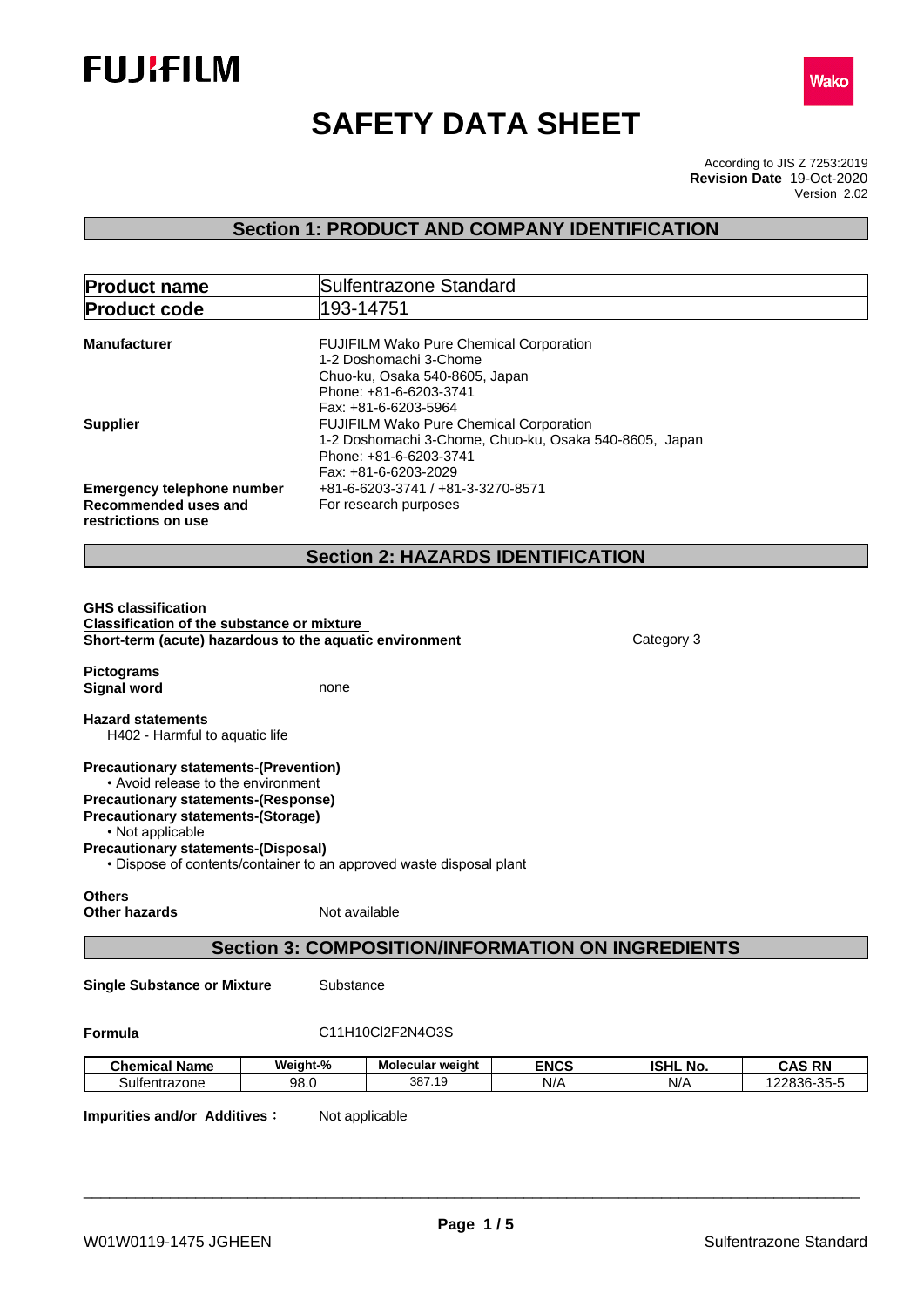# **Section 4: FIRST AID MEASURES**

#### **Inhalation**

Remove to fresh air. If symptoms persist, call a physician.

Wash off immediately with soap and plenty of water. If symptoms persist, call a physician.

#### **Eye contact**

**Skin contact**

IF IN EYES: Rinse cautiously with water for several minutes. Remove contact lenses, if present and easy to do. Continue rinsing. Immediate medical attention is required.

#### **Ingestion**

Rinse mouth. Never give anything by mouth to an unconscious person. Call a physician or poison control center immediately. Do not induce vomiting without medical advice.

#### **Protection of first-aiders**

Use personal protective equipment as required.

# **Section 5: FIRE FIGHTING MEASURES**

#### **Suitable extinguishing media**

Water spray (fog), Carbon dioxide (CO2), Foam, Extinguishing powder, Sand

**Unsuitable extinguishing media**

No information available

#### **Specific hazards arising from the chemical product**

Thermal decomposition can lead to release of irritating and toxic gases and vapors.

**Special extinguishing method**

#### No information available

#### **Special protective actions for**

#### **fire-fighters**

Use personal protective equipment as required.Firefighters should wear self-contained breathing apparatus and full firefighting turnout gear.

# **Section 6: ACCIDENTAL RELEASE MEASURES**

#### **Personal precautions, protective equipment and emergency procedures**

For indoor, provide adequate ventilation process until the end of working. Deny unnecessary entry other than the people involved by, for example, using a rope. While working, wear appropriate protective equipments to avoid adhering it on skin, or inhaling the gas. Work from windward, and retract the people downwind.

#### **Environmental precautions**

To be careful not discharged to the environment without being properly handled waste water contaminated.

#### **Methods and materials for contaminent and methods and materials for cleaning up**

Sweep up and gather scattered particles, and collect it in an empty airtight container.

### **Recoverly, neutralization**

#### No information available

#### **Secondary disaster prevention measures**

Clean contaminated objects and areas thoroughly observing environmental regulations.

# **Section 7: HANDLING AND STORAGE**

#### **Handling**

#### **Technical measures**

Avoid contact with strong oxidizing agents. Use with local exhaust ventilation.

#### **Precautions**

Do not rough handling containers, such as upsetting, falling, giving a shock, and dragging. Prevent leakage, overflow, and scattering. Not to generate steam and dust in vain. Seal the container after use. After handling, wash hands and face, and then gargle. In places other than those specified, should not be smoking or eating and drinking. Should not be brought contaminated protective equipment and gloves to rest stops. Deny unnecessary entry of non-emergency personnel to the handling area.

#### **Safety handling precautions**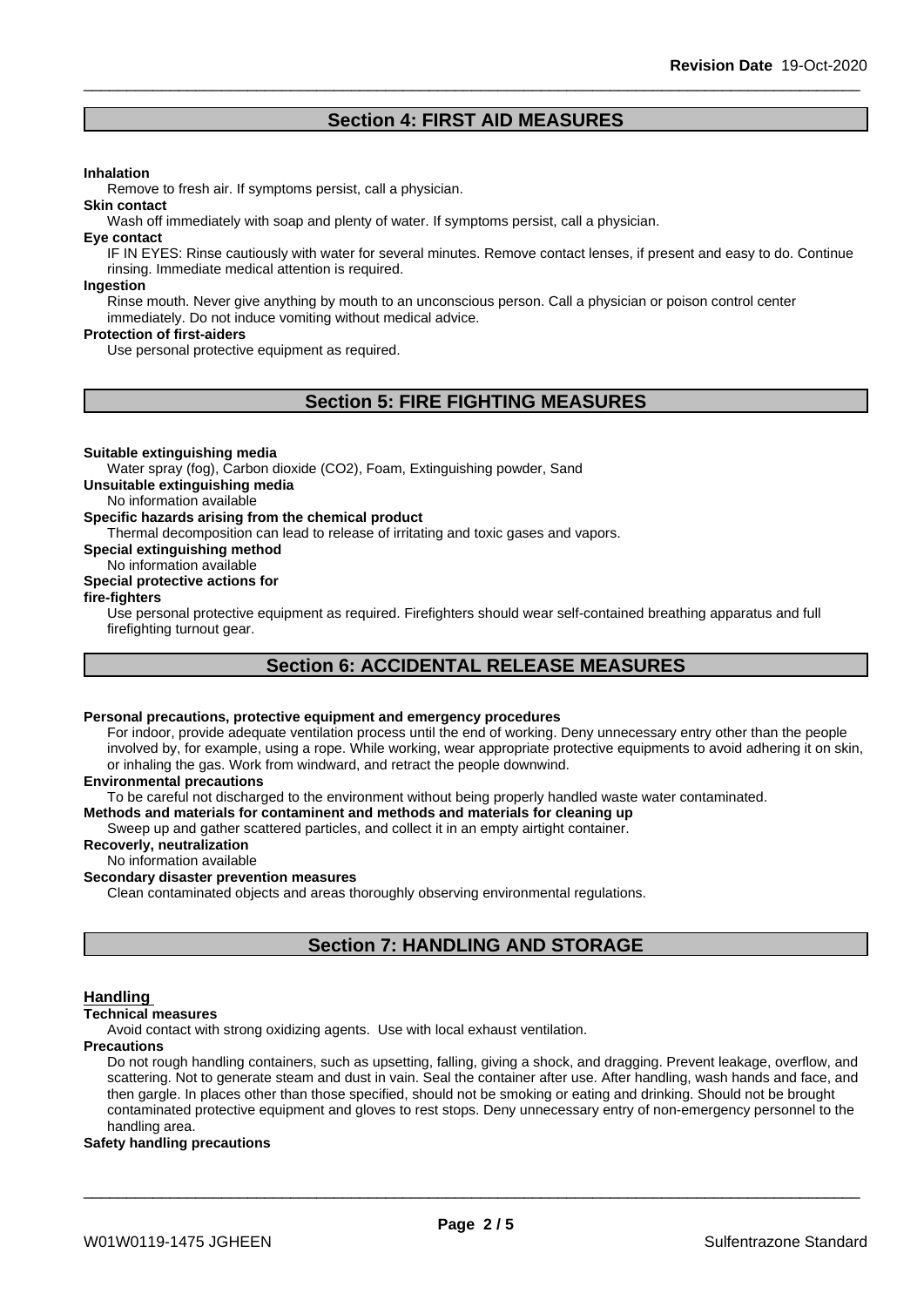Avoid contact with skin, eyes or clothing. Use personal protective equipment as required.

**Storage Safe storage conditions Safe packaging material** Glass<br>**ompatible substances** Strong oxidizing agents **Incompatible** substances

**Storage conditions** Keep container protect from light tightly closed. Store in a cool (2-10 °C) place.

# **Section 8: EXPOSURE CONTROLS/PERSONAL PROTECTION**

#### **Engineering controls**

In case of indoor workplace, seal the source or use a local exhaust system. Provide the safety shower facility, and handand eye-wash facility. And display their position clearly.

**Exposure limits** This product, as supplied, does not contain any hazardous materials with occupational exposure limits established by the region specific regulatory bodies.

# **Personal protective equipment**

**Respiratory protection** Dust mask **Hand protection** Protection gloves Skin and body protection Long-sleeved work clothes **General hygiene considerations**

**Eye protection Exercise protective eyeglasses or chemical safety goggles** 

Handle in accordance with good industrial hygiene and safety practice.

# **Section 9: PHYSICAL AND CHEMICAL PROPERTIES**

#### **Form**

| Color                                                  | White - pale brown           |
|--------------------------------------------------------|------------------------------|
| Appearance                                             | crystalline powder - powder  |
| Odor                                                   | No data available            |
| Melting point/freezing point                           | No data available            |
| Boiling point, initial boiling point and boiling range | No data available            |
| Flammability                                           | No data available            |
| <b>Evaporation rate:</b>                               | No data available            |
| Flammability (solid, gas):                             | No data available            |
| Upper/lower flammability or                            |                              |
| explosive limits                                       |                              |
| Upper:                                                 | No data available            |
| Lower:                                                 | No data available            |
| <b>Flash point</b>                                     | No data available            |
| Auto-ignition temperature:                             | No data available            |
| Decomposition temperature:                             | No data available            |
| рH                                                     | No data available            |
| Viscosity (coefficient of viscosity)                   | No data available            |
| <b>Dynamic viscosity</b>                               | No data available            |
| <b>Solubilities</b>                                    | Ethanol and acetone: soluble |
|                                                        | insoluble.                   |
| n-Octanol/water partition coefficient: (log Pow)       | 0.991                        |
| <b>VODAUE BEACCUPA</b>                                 | Ala data eveilable           |

**Pressure** Apple **Pressure** Apple **Pressure** No data available **Specific Gravity / Relative density** No data available **Vapour density** No data available **Particle characteristics** No data available

**Odor** No data available **Melting point/freezing point** No data available **Boiling point, initial boiling point and boiling range** No data available **Flammability** No data available **Evaporation rate:** No data available **Flammability (solid, gas):** No data available **Upper:** No data available **Lower:** No data available **Flash point** No data available **Auto-ignition temperature:** No data available **Decomposition temperature:** No data available **pH** No data available **Viscosity (coefficient of viscosity)** No data available **Dynamic viscosity** No data available **Solubilities** Ethanol and acetone : soluble . water : practically insoluble,or insoluble .

# **Section 10: STABILITY AND REACTIVITY**

#### **Stability**

**Reactivity** No data available **Chemical stability** May be altered by light. **Hazardous reactions** None under normal processing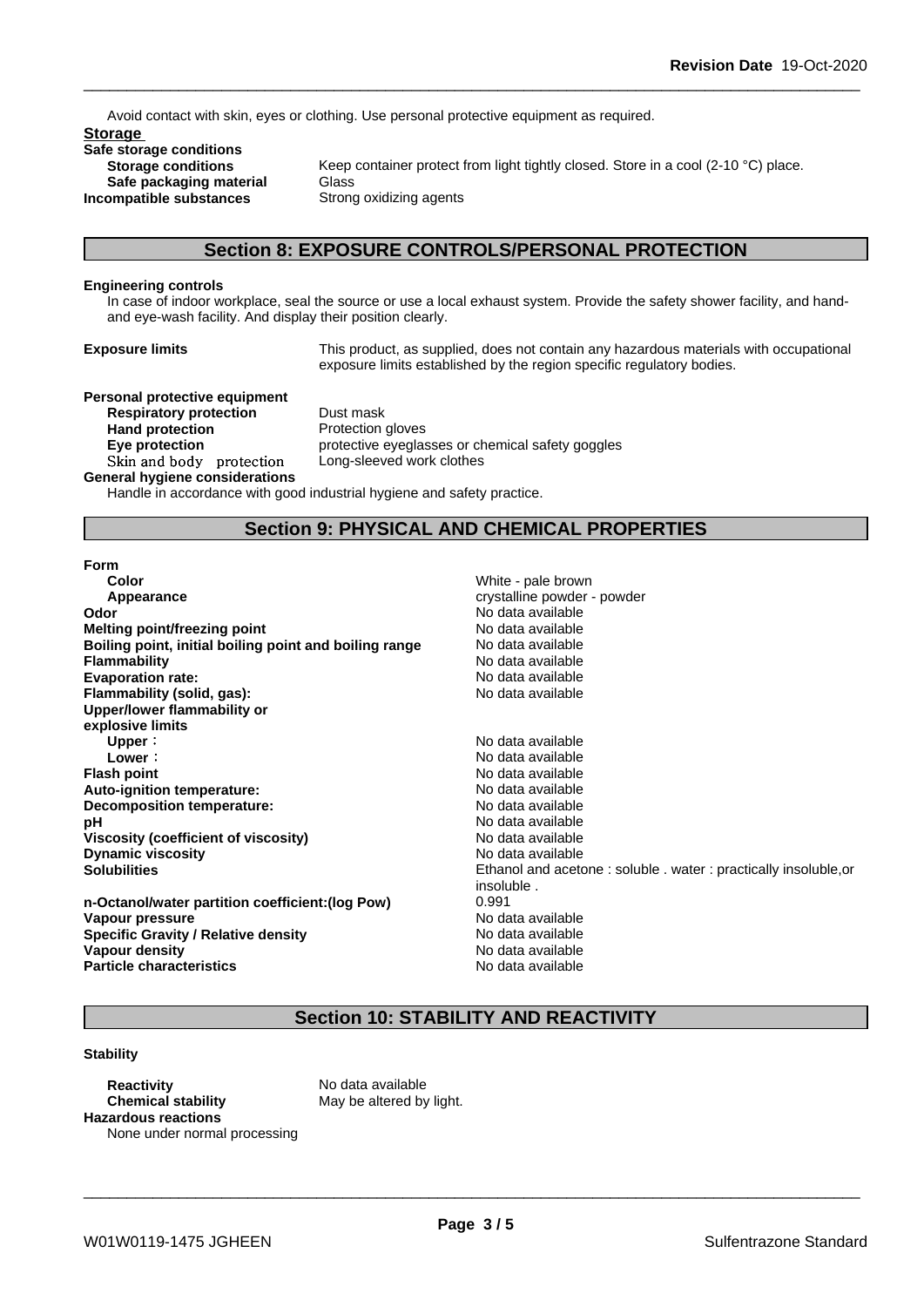**Conditions to avoid** Extremes of temperature and direct sunlight **Incompatible materials** Strong oxidizing agents **Hazardous decomposition products** Carbon monooxide (CO), Carbon dioxide (CO2), Nitrogen oxides (NOx), Sulfur oxides (SOx), Halides

# **Section 11: TOXICOLOGICAL INFORMATION**

| <b>Acute toxicity</b> |                   |                      |                           |
|-----------------------|-------------------|----------------------|---------------------------|
| <b>Chemical Name</b>  | Oral LD50         | <b>Dermal LD50</b>   | <b>Inhalation LC50</b>    |
| Sulfentrazone         | 2855 mg/kg<br>Rat | Rabbit<br>2000 mg/kg | Rat<br>4.14 ma/L<br>\ 4 h |

| <b>Skin irritation/corrosion</b>         | No data available |  |
|------------------------------------------|-------------------|--|
| Serious eye damage/ irritation           | No data available |  |
| <b>Respiratory or skin sensitization</b> | No data available |  |
| Reproductive cell mutagenicity           | No data available |  |
| Carcinogenicity                          | No data available |  |
| <b>Reproductive toxicity</b>             | No data available |  |
| <b>STOT-single exposure</b>              | No data available |  |
| <b>STOT-repeated exposure</b>            | No data available |  |
| <b>Aspiration hazard</b>                 | No data available |  |

# **Section 12: ECOLOGICAL INFORMATION**

#### **Ecotoxicity**

| <b>Chemical Name</b> | Algae/aguatic plants | Fish               | Crustacea          |
|----------------------|----------------------|--------------------|--------------------|
| Sulfentrazone        | EC50:32.8 ma/L 72h   | LC50:93.8 ma/L 96h | EC50:30.4 ma/L 48h |
| Other data           | No data available    |                    |                    |

**Persistence and degradability** No information available **Bioaccumulative potential** No information available **Mobility in soil**<br> **Hazard to the ozone laver** Mo information available **Hazard** to the ozone layer

# **Section 13: DISPOSAL CONSIDERATIONS**

#### **Waste from residues**

Disposal should be in accordance with applicable regional, national and local laws and regulations. **Contaminated container and contaminated packaging**

Disposal should be in accordance with applicable regional, national and local laws and regulations.

# **Section 14: TRANSPORT INFORMATION**

| <b>ADR/RID</b><br>UN number<br>Proper shipping name:<br><b>UN classfication</b><br><b>Subsidiary hazard class</b><br>Packing group<br><b>Marine pollutant</b> | Not regulated<br>Not applicable |
|---------------------------------------------------------------------------------------------------------------------------------------------------------------|---------------------------------|
| <b>IMDG</b>                                                                                                                                                   | Not regulated                   |